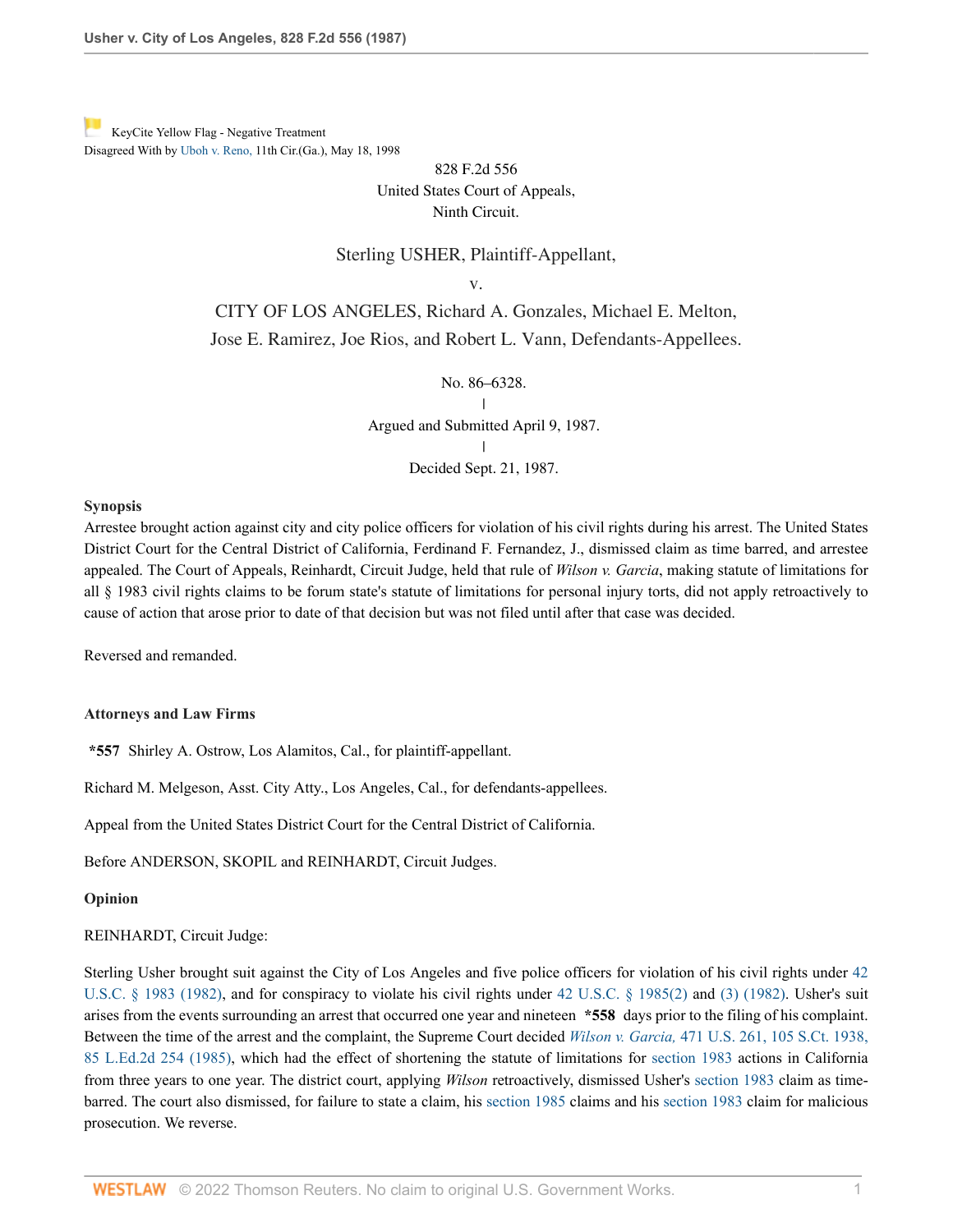# I. *Facts*

Usher, a black male and a civilian employee of the Los Angeles Police Department, was arrested on November 1, 1984, by Los Angeles police officers who responded to a complaint that he had broken a window in his apartment. He was taken in handcuffs to a police station where he remained manacled for about two hours. He alleges that during these two hours he was denied toilet access and consequently urinated in his clothes. He alleges also that during the six hours of his arrest he was physically abused by the arresting officers without justification and was referred to by them as "nigger" and "coon."

<span id="page-1-0"></span>Usher was charged with resisting police officers, malicious mischief, and disturbing the peace. He was tried and acquitted in March 1985. Subsequently, the Los Angeles Police Department, in its role as Usher's employer, conducted an investigation into the events surrounding his arrest. The department discharged Usher in April 1985 for misconduct; his appeals to the city's civil service commission were unsuccessful.

One year and nineteen days after his arrest, Usher filed this action against the City of Los Angeles, the four arresting police officers, and the officer who questioned him at the police station, claiming that his arrest violated his civil rights under [42](http://www.westlaw.com/Link/Document/FullText?findType=L&pubNum=1000546&cite=42USCAS1983&originatingDoc=Ifa0f037b953a11d9bdd1cfdd544ca3a4&refType=LQ&originationContext=document&vr=3.0&rs=cblt1.0&transitionType=DocumentItem&contextData=(sc.UserEnteredCitation)) [U.S.C. § 1983](http://www.westlaw.com/Link/Document/FullText?findType=L&pubNum=1000546&cite=42USCAS1983&originatingDoc=Ifa0f037b953a11d9bdd1cfdd544ca3a4&refType=LQ&originationContext=document&vr=3.0&rs=cblt1.0&transitionType=DocumentItem&contextData=(sc.UserEnteredCitation)). He alleged that he was arrested inside his home without a warrant or legal authority, that the defendant police officers contrived a story to justify their illegal conduct in arresting him, and that they submitted false police reports which resulted in a bad faith criminal prosecution and his dismissal from the police department. Usher later amended his complaint to include claims under [42 U.S.C. § 1985\(2\)](http://www.westlaw.com/Link/Document/FullText?findType=L&pubNum=1000546&cite=42USCAS1985&originatingDoc=Ifa0f037b953a11d9bdd1cfdd544ca3a4&refType=RB&originationContext=document&vr=3.0&rs=cblt1.0&transitionType=DocumentItem&contextData=(sc.UserEnteredCitation)#co_pp_58730000872b1) and [\(3\)](http://www.westlaw.com/Link/Document/FullText?findType=L&pubNum=1000546&cite=42USCAS1985&originatingDoc=Ifa0f037b953a11d9bdd1cfdd544ca3a4&refType=RB&originationContext=document&vr=3.0&rs=cblt1.0&transitionType=DocumentItem&contextData=(sc.UserEnteredCitation)#co_pp_d08f0000f5f67) for conspiracy to deprive him of his civil rights and under [42 U.S.C. §](http://www.westlaw.com/Link/Document/FullText?findType=L&pubNum=1000546&cite=42USCAS1983&originatingDoc=Ifa0f037b953a11d9bdd1cfdd544ca3a4&refType=LQ&originationContext=document&vr=3.0&rs=cblt1.0&transitionType=DocumentItem&contextData=(sc.UserEnteredCitation)) [1983](http://www.westlaw.com/Link/Document/FullText?findType=L&pubNum=1000546&cite=42USCAS1983&originatingDoc=Ifa0f037b953a11d9bdd1cfdd544ca3a4&refType=LQ&originationContext=document&vr=3.0&rs=cblt1.0&transitionType=DocumentItem&contextData=(sc.UserEnteredCitation)) for malicious prosecution.

Defendants moved to dismiss the [section 1983](http://www.westlaw.com/Link/Document/FullText?findType=L&pubNum=1000546&cite=42USCAS1983&originatingDoc=Ifa0f037b953a11d9bdd1cfdd544ca3a4&refType=LQ&originationContext=document&vr=3.0&rs=cblt1.0&transitionType=DocumentItem&contextData=(sc.UserEnteredCitation)) claim arising from Usher's arrest, contending that it was time-barred by *[Wilson](http://www.westlaw.com/Link/Document/FullText?findType=Y&serNum=1985119388&pubNum=0000708&originatingDoc=Ifa0f037b953a11d9bdd1cfdd544ca3a4&refType=RP&originationContext=document&vr=3.0&rs=cblt1.0&transitionType=DocumentItem&contextData=(sc.UserEnteredCitation)) v. Garcia,* [471 U.S. 261, 105 S.Ct. 1938, 85 L.Ed.2d 254 \(1985\).](http://www.westlaw.com/Link/Document/FullText?findType=Y&serNum=1985119388&pubNum=0000708&originatingDoc=Ifa0f037b953a11d9bdd1cfdd544ca3a4&refType=RP&originationContext=document&vr=3.0&rs=cblt1.0&transitionType=DocumentItem&contextData=(sc.UserEnteredCitation)) They moved to dismiss Usher's claims of conspiracy and malicious prosecution for failure to state a claim pursuant to [Fed.R.Civ.P. 12\(b\)\(6\)](http://www.westlaw.com/Link/Document/FullText?findType=L&pubNum=1000600&cite=USFRCPR12&originatingDoc=Ifa0f037b953a11d9bdd1cfdd544ca3a4&refType=RB&originationContext=document&vr=3.0&rs=cblt1.0&transitionType=DocumentItem&contextData=(sc.UserEnteredCitation)#co_pp_61d20000b6d76). The district court granted the defendants' motions to dismiss. Usher appeals.

# II. *The Statute of Limitations for [Section 1983](http://www.westlaw.com/Link/Document/FullText?findType=L&pubNum=1000546&cite=42USCAS1983&originatingDoc=Ifa0f037b953a11d9bdd1cfdd544ca3a4&refType=LQ&originationContext=document&vr=3.0&rs=cblt1.0&transitionType=DocumentItem&contextData=(sc.UserEnteredCitation)) Claims*

State law determines the statute of limitations for actions brought under [42 U.S.C. § 1983](http://www.westlaw.com/Link/Document/FullText?findType=L&pubNum=1000546&cite=42USCAS1983&originatingDoc=Ifa0f037b953a11d9bdd1cfdd544ca3a4&refType=LQ&originationContext=document&vr=3.0&rs=cblt1.0&transitionType=DocumentItem&contextData=(sc.UserEnteredCitation)). *[Strung v. Anderson,](http://www.westlaw.com/Link/Document/FullText?findType=Y&serNum=1971113724&pubNum=0000350&originatingDoc=Ifa0f037b953a11d9bdd1cfdd544ca3a4&refType=RP&originationContext=document&vr=3.0&rs=cblt1.0&transitionType=DocumentItem&contextData=(sc.UserEnteredCitation))* 452 F.2d 632 [\(9th Cir.1971\)](http://www.westlaw.com/Link/Document/FullText?findType=Y&serNum=1971113724&pubNum=0000350&originatingDoc=Ifa0f037b953a11d9bdd1cfdd544ca3a4&refType=RP&originationContext=document&vr=3.0&rs=cblt1.0&transitionType=DocumentItem&contextData=(sc.UserEnteredCitation)). Prior to the Supreme Court's decision in *Wilson v. Garcia,* many states had more than one time limit for bringing [section 1983](http://www.westlaw.com/Link/Document/FullText?findType=L&pubNum=1000546&cite=42USCAS1983&originatingDoc=Ifa0f037b953a11d9bdd1cfdd544ca3a4&refType=LQ&originationContext=document&vr=3.0&rs=cblt1.0&transitionType=DocumentItem&contextData=(sc.UserEnteredCitation)) suits; the limit invoked in a particular case depended on the nature of the [section 1983](http://www.westlaw.com/Link/Document/FullText?findType=L&pubNum=1000546&cite=42USCAS1983&originatingDoc=Ifa0f037b953a11d9bdd1cfdd544ca3a4&refType=LQ&originationContext=document&vr=3.0&rs=cblt1.0&transitionType=DocumentItem&contextData=(sc.UserEnteredCitation)) claim. The Court in *Wilson,* seeking to achieve uniformity within each state, held the statute of limitations for all [section 1983](http://www.westlaw.com/Link/Document/FullText?findType=L&pubNum=1000546&cite=42USCAS1983&originatingDoc=Ifa0f037b953a11d9bdd1cfdd544ca3a4&refType=LQ&originationContext=document&vr=3.0&rs=cblt1.0&transitionType=DocumentItem&contextData=(sc.UserEnteredCitation)) claims to be the forum state's statute of limitations for personal injury torts. [471 U.S. at 279, 105 S.Ct. at 1949.](http://www.westlaw.com/Link/Document/FullText?findType=Y&serNum=1985119388&pubNum=708&originatingDoc=Ifa0f037b953a11d9bdd1cfdd544ca3a4&refType=RP&fi=co_pp_sp_708_1949&originationContext=document&vr=3.0&rs=cblt1.0&transitionType=DocumentItem&contextData=(sc.UserEnteredCitation)#co_pp_sp_708_1949) In California this period is one year. [Cal.Civ.Proc.Code § 340\(3\) \(West Supp.1987\)](http://www.westlaw.com/Link/Document/FullText?findType=L&pubNum=1000201&cite=CACPS340&originatingDoc=Ifa0f037b953a11d9bdd1cfdd544ca3a4&refType=LQ&originationContext=document&vr=3.0&rs=cblt1.0&transitionType=DocumentItem&contextData=(sc.UserEnteredCitation)). Prior to *Wilson,* we had held that the statute of limitations for all [section 1983](http://www.westlaw.com/Link/Document/FullText?findType=L&pubNum=1000546&cite=42USCAS1983&originatingDoc=Ifa0f037b953a11d9bdd1cfdd544ca3a4&refType=LQ&originationContext=document&vr=3.0&rs=cblt1.0&transitionType=DocumentItem&contextData=(sc.UserEnteredCitation)) suits in California was three **\*559** years. *Smith v. Cremins,* [308 F.2d 187 \(9th Cir.1962\)](http://www.westlaw.com/Link/Document/FullText?findType=Y&serNum=1962104666&pubNum=0000350&originatingDoc=Ifa0f037b953a11d9bdd1cfdd544ca3a4&refType=RP&originationContext=document&vr=3.0&rs=cblt1.0&transitionType=DocumentItem&contextData=(sc.UserEnteredCitation)) (applying the limitations period of [California Civil Procedure Code § 338\(1\)](http://www.westlaw.com/Link/Document/FullText?findType=L&pubNum=1000201&cite=CACPS338&originatingDoc=Ifa0f037b953a11d9bdd1cfdd544ca3a4&refType=LQ&originationContext=document&vr=3.0&rs=cblt1.0&transitionType=DocumentItem&contextData=(sc.UserEnteredCitation)) governing causes of action created by statute to [section 1983](http://www.westlaw.com/Link/Document/FullText?findType=L&pubNum=1000546&cite=42USCAS1983&originatingDoc=Ifa0f037b953a11d9bdd1cfdd544ca3a4&refType=LQ&originationContext=document&vr=3.0&rs=cblt1.0&transitionType=DocumentItem&contextData=(sc.UserEnteredCitation)) suits). The time between Usher's arrest and the filing of his complaint exceeds the one-year period allowed under *Wilson* but falls within the three-year period permitted under the former rule.

 The question here is whether to apply the new rule of law enunciated in *Wilson* retroactively to a cause of action that arose prior to the date of that decision but was not filed until after that case was decided, where the effect of doing so would be to impose a shortened statute of limitations that would serve to bar the plaintiff's claim. We have previously held that *Wilson* will be given retroactive effect where it serves to *lengthen* rather than shorten the relevant statute of limitations. *[Rivera v. Green,](http://www.westlaw.com/Link/Document/FullText?findType=Y&serNum=1985154634&pubNum=0000350&originatingDoc=Ifa0f037b953a11d9bdd1cfdd544ca3a4&refType=RP&fi=co_pp_sp_350_1383&originationContext=document&vr=3.0&rs=cblt1.0&transitionType=DocumentItem&contextData=(sc.UserEnteredCitation)#co_pp_sp_350_1383)* [775 F.2d 1381, 1383–84 \(9th Cir.1985\),](http://www.westlaw.com/Link/Document/FullText?findType=Y&serNum=1985154634&pubNum=0000350&originatingDoc=Ifa0f037b953a11d9bdd1cfdd544ca3a4&refType=RP&fi=co_pp_sp_350_1383&originationContext=document&vr=3.0&rs=cblt1.0&transitionType=DocumentItem&contextData=(sc.UserEnteredCitation)#co_pp_sp_350_1383) *cert. denied,* [475 U.S. 1128, 106 S.Ct. 1656, 90 L.Ed.2d 198 \(1986\).](http://www.westlaw.com/Link/Document/FullText?findType=Y&serNum=1986221853&pubNum=0000708&originatingDoc=Ifa0f037b953a11d9bdd1cfdd544ca3a4&refType=RP&originationContext=document&vr=3.0&rs=cblt1.0&transitionType=DocumentItem&contextData=(sc.UserEnteredCitation)) Further, where the result would be to shorten the statute of limitations, we have held that *Wilson* does not apply retroactively to a complaint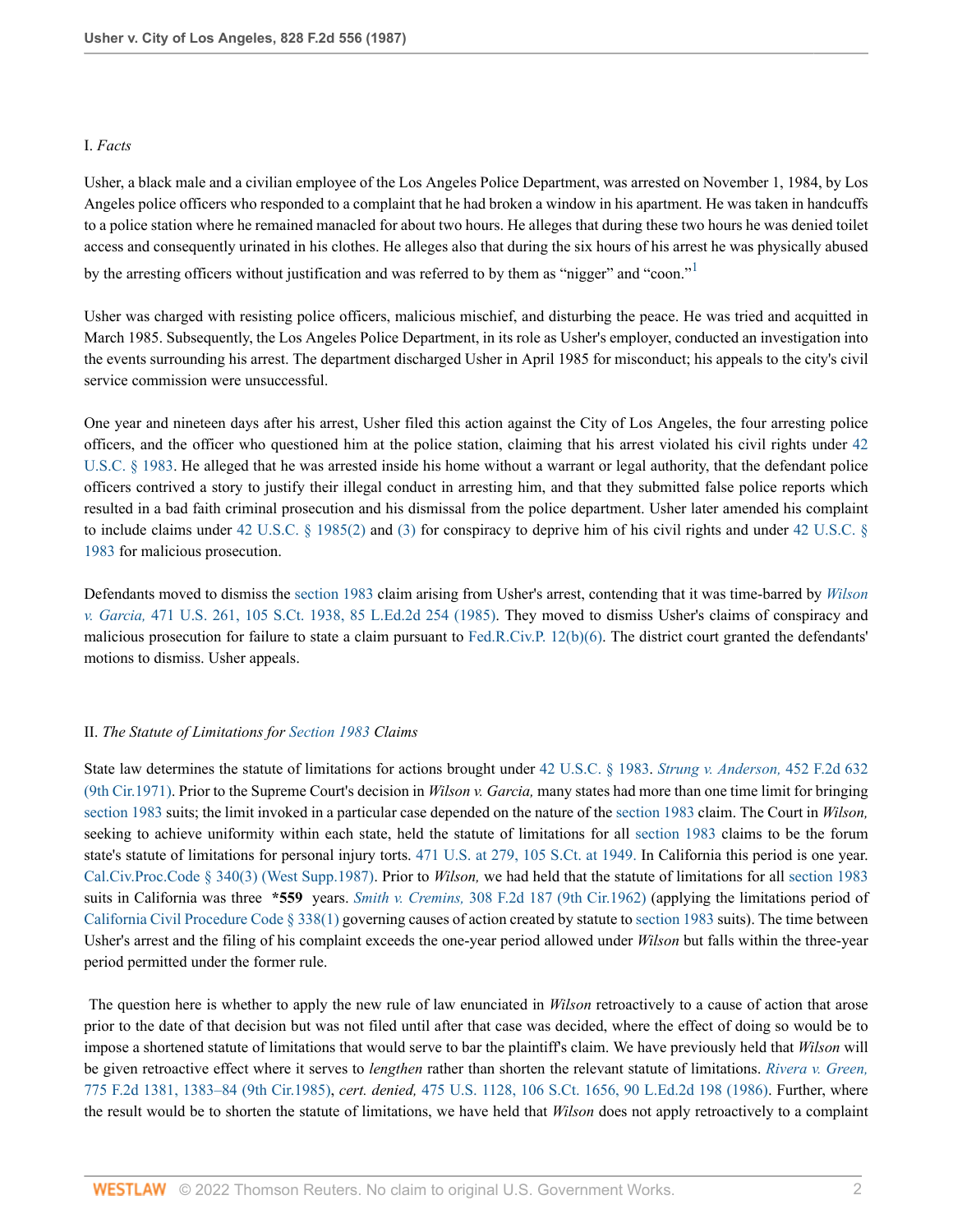filed prior to *Wilson* and within the applicable statute of limitations at the time it was filed. *[Gibson v. United States,](http://www.westlaw.com/Link/Document/FullText?findType=Y&serNum=1986105155&pubNum=0000350&originatingDoc=Ifa0f037b953a11d9bdd1cfdd544ca3a4&refType=RP&fi=co_pp_sp_350_1339&originationContext=document&vr=3.0&rs=cblt1.0&transitionType=DocumentItem&contextData=(sc.UserEnteredCitation)#co_pp_sp_350_1339)* 781 F.2d [1334, 1339–40 \(9th Cir.1986\)](http://www.westlaw.com/Link/Document/FullText?findType=Y&serNum=1986105155&pubNum=0000350&originatingDoc=Ifa0f037b953a11d9bdd1cfdd544ca3a4&refType=RP&fi=co_pp_sp_350_1339&originationContext=document&vr=3.0&rs=cblt1.0&transitionType=DocumentItem&contextData=(sc.UserEnteredCitation)#co_pp_sp_350_1339), *cert. denied,* [479 U.S. 1054, 107 S.Ct. 928, 93 L.Ed.2d 979 \(1987\)](http://www.westlaw.com/Link/Document/FullText?findType=Y&serNum=1987012431&pubNum=0000708&originatingDoc=Ifa0f037b953a11d9bdd1cfdd544ca3a4&refType=RP&originationContext=document&vr=3.0&rs=cblt1.0&transitionType=DocumentItem&contextData=(sc.UserEnteredCitation)).

Two district courts in this circuit have considered the precise question presented here and have reached opposite results. In *[Gamel v. City of San Francisco,](http://www.westlaw.com/Link/Document/FullText?findType=Y&serNum=1986123083&pubNum=0000345&originatingDoc=Ifa0f037b953a11d9bdd1cfdd544ca3a4&refType=RP&originationContext=document&vr=3.0&rs=cblt1.0&transitionType=DocumentItem&contextData=(sc.UserEnteredCitation))* 633 F.Supp. 48 (N.D.Cal.1986), the court ruled that *Wilson* applied retroactively and barred plaintiff's subsequently filed claim on the basis of the shortened statute of limitations. By contrast, the court in *[Cabrales v.](http://www.westlaw.com/Link/Document/FullText?findType=Y&serNum=1986150096&pubNum=0000345&originatingDoc=Ifa0f037b953a11d9bdd1cfdd544ca3a4&refType=RP&originationContext=document&vr=3.0&rs=cblt1.0&transitionType=DocumentItem&contextData=(sc.UserEnteredCitation)) County of Los Angeles,* [644 F.Supp. 1352 \(C.D.Cal.1986\)](http://www.westlaw.com/Link/Document/FullText?findType=Y&serNum=1986150096&pubNum=0000345&originatingDoc=Ifa0f037b953a11d9bdd1cfdd544ca3a4&refType=RP&originationContext=document&vr=3.0&rs=cblt1.0&transitionType=DocumentItem&contextData=(sc.UserEnteredCitation)), refused to apply the shorter limitations period to a claim filed after *Wilson* on the ground that it would lead to inequitable results. The *Cabrales* court expressly criticized *Gamel* and offered the example of a case in which a cause of action accrued almost a full year before *Wilson;* applying *Wilson* blindly to that case, the *Cabrales* court said, would leave the plaintiff with but a few days to become aware of the implications of the Supreme Court's ruling and file suit. [644 F.Supp. at 1356 n. 6.](http://www.westlaw.com/Link/Document/FullText?findType=Y&serNum=1986150096&pubNum=345&originatingDoc=Ifa0f037b953a11d9bdd1cfdd544ca3a4&refType=RP&fi=co_pp_sp_345_1356&originationContext=document&vr=3.0&rs=cblt1.0&transitionType=DocumentItem&contextData=(sc.UserEnteredCitation)#co_pp_sp_345_1356) Because our circuit had not yet determined what constitutes an adequate period of time to react to the *Wilson* decision, *Cabrales* adopted the approach used by the Seventh Circuit in *[Anton v. Lehpamer,](http://www.westlaw.com/Link/Document/FullText?findType=Y&serNum=1986117786&pubNum=0000350&originatingDoc=Ifa0f037b953a11d9bdd1cfdd544ca3a4&refType=RP&originationContext=document&vr=3.0&rs=cblt1.0&transitionType=DocumentItem&contextData=(sc.UserEnteredCitation))* 787 [F.2d 1141 \(7th Cir.1986\).](http://www.westlaw.com/Link/Document/FullText?findType=Y&serNum=1986117786&pubNum=0000350&originatingDoc=Ifa0f037b953a11d9bdd1cfdd544ca3a4&refType=RP&originationContext=document&vr=3.0&rs=cblt1.0&transitionType=DocumentItem&contextData=(sc.UserEnteredCitation))

The facts of *Anton* are not the same as those we face here, the critical difference being that Anton's complaint was filed *before* the Court's decision in *Wilson.* This makes *Anton* factually akin to our earlier *Gibson* case. The Seventh Circuit, faced with the question whether to apply *Wilson* retroactively to an action filed before *Wilson,* fashioned a rule that would resolve the retroactivity question for cases filed after *Wilson* as well. The court held that in *all* cases the statute of limitations would be the earlier expiring of either the pre-*Wilson* period, commencing at the time the cause of action accrued, or the post-*Wilson* period, commencing at the time *Wilson* was decided.<sup>[2](#page-4-1)</sup> [787 F.2d at 1146.](http://www.westlaw.com/Link/Document/FullText?findType=Y&serNum=1986117786&pubNum=350&originatingDoc=Ifa0f037b953a11d9bdd1cfdd544ca3a4&refType=RP&fi=co_pp_sp_350_1146&originationContext=document&vr=3.0&rs=cblt1.0&transitionType=DocumentItem&contextData=(sc.UserEnteredCitation)#co_pp_sp_350_1146) Under this rule, because Anton's injury occurred on December 21, 1978, when there was a five-year limitations period, and *Wilson* was decided April 17, 1985, and shortened the limit to two years, the statute of limitations ran until December 21, 1983.

<span id="page-2-0"></span>In determining the retroactive application of *Wilson,* both the *Anton* and *Gibson* courts utilized the criteria enunciated in *[Chevron](http://www.westlaw.com/Link/Document/FullText?findType=Y&serNum=1971136556&pubNum=0000708&originatingDoc=Ifa0f037b953a11d9bdd1cfdd544ca3a4&refType=RP&fi=co_pp_sp_708_355&originationContext=document&vr=3.0&rs=cblt1.0&transitionType=DocumentItem&contextData=(sc.UserEnteredCitation)#co_pp_sp_708_355) Oil Co. v. Huson,* [404 U.S. 97, 106–07, 92 S.Ct. 349, 355–56, 30 L.Ed.2d 296 \(1971\).](http://www.westlaw.com/Link/Document/FullText?findType=Y&serNum=1971136556&pubNum=0000708&originatingDoc=Ifa0f037b953a11d9bdd1cfdd544ca3a4&refType=RP&fi=co_pp_sp_708_355&originationContext=document&vr=3.0&rs=cblt1.0&transitionType=DocumentItem&contextData=(sc.UserEnteredCitation)#co_pp_sp_708_355) *Anton,* [787 F.2d at 1142;](http://www.westlaw.com/Link/Document/FullText?findType=Y&serNum=1986117786&pubNum=350&originatingDoc=Ifa0f037b953a11d9bdd1cfdd544ca3a4&refType=RP&fi=co_pp_sp_350_1142&originationContext=document&vr=3.0&rs=cblt1.0&transitionType=DocumentItem&contextData=(sc.UserEnteredCitation)#co_pp_sp_350_1142) *[Gibson,](http://www.westlaw.com/Link/Document/FullText?findType=Y&serNum=1986105155&pubNum=350&originatingDoc=Ifa0f037b953a11d9bdd1cfdd544ca3a4&refType=RP&fi=co_pp_sp_350_1339&originationContext=document&vr=3.0&rs=cblt1.0&transitionType=DocumentItem&contextData=(sc.UserEnteredCitation)#co_pp_sp_350_1339)* 781 [F.2d at 1339.](http://www.westlaw.com/Link/Document/FullText?findType=Y&serNum=1986105155&pubNum=350&originatingDoc=Ifa0f037b953a11d9bdd1cfdd544ca3a4&refType=RP&fi=co_pp_sp_350_1339&originationContext=document&vr=3.0&rs=cblt1.0&transitionType=DocumentItem&contextData=(sc.UserEnteredCitation)#co_pp_sp_350_1339) The *Chevron* criteria are: (1) whether the new decision establishes a new principle of law; (2) whether retroactive application of the new principle will retard the purposes of the rule in question; **\*560** and (3) whether applying the new decision retroactively will produce inequitable results. If these questions are answered affirmatively, retroactive application should not apply. We, too, apply these criteria and reach a conclusion similar to that of the *Anton* and *Gibson* courts.

A wholly retroactive application of *Wilson* to causes of action arising before it was decided would conflict with all three *Chevron* criteria. First, shortening the statute of limitations applicable to [section 1983](http://www.westlaw.com/Link/Document/FullText?findType=L&pubNum=1000546&cite=42USCAS1983&originatingDoc=Ifa0f037b953a11d9bdd1cfdd544ca3a4&refType=LQ&originationContext=document&vr=3.0&rs=cblt1.0&transitionType=DocumentItem&contextData=(sc.UserEnteredCitation)) actions is a clear break with precedent. Litigants such as Usher who relied on the earlier, longer limit would be significantly prejudiced. *See [Saint Francis College v. Al-Khazraji,](http://www.westlaw.com/Link/Document/FullText?findType=Y&serNum=1987062389&pubNum=0000708&originatingDoc=Ifa0f037b953a11d9bdd1cfdd544ca3a4&refType=RP&originationContext=document&vr=3.0&rs=cblt1.0&transitionType=DocumentItem&contextData=(sc.UserEnteredCitation))* [481 U.S. 604, 107 S.Ct. 2022, 95 L.Ed.2d 582 \(1987\)](http://www.westlaw.com/Link/Document/FullText?findType=Y&serNum=1987062389&pubNum=0000708&originatingDoc=Ifa0f037b953a11d9bdd1cfdd544ca3a4&refType=RP&originationContext=document&vr=3.0&rs=cblt1.0&transitionType=DocumentItem&contextData=(sc.UserEnteredCitation))<sup>[3](#page-4-2)</sup>.

<span id="page-2-1"></span>Second, applying *Wilson* here would retard one of the purposes articulated by the Court for the new rule, which is safeguarding the rights of federal civil rights litigants. *Wilson,* [471 U.S. at 278–79, 105 S.Ct. at 1948–49;](http://www.westlaw.com/Link/Document/FullText?findType=Y&serNum=1985119388&pubNum=708&originatingDoc=Ifa0f037b953a11d9bdd1cfdd544ca3a4&refType=RP&fi=co_pp_sp_708_1948&originationContext=document&vr=3.0&rs=cblt1.0&transitionType=DocumentItem&contextData=(sc.UserEnteredCitation)#co_pp_sp_708_1948) *see Anton,* [787 F.2d at 1144;](http://www.westlaw.com/Link/Document/FullText?findType=Y&serNum=1986117786&pubNum=350&originatingDoc=Ifa0f037b953a11d9bdd1cfdd544ca3a4&refType=RP&fi=co_pp_sp_350_1144&originationContext=document&vr=3.0&rs=cblt1.0&transitionType=DocumentItem&contextData=(sc.UserEnteredCitation)#co_pp_sp_350_1144) *Gibson,* [781 F.2d at 1339.](http://www.westlaw.com/Link/Document/FullText?findType=Y&serNum=1986105155&pubNum=350&originatingDoc=Ifa0f037b953a11d9bdd1cfdd544ca3a4&refType=RP&fi=co_pp_sp_350_1339&originationContext=document&vr=3.0&rs=cblt1.0&transitionType=DocumentItem&contextData=(sc.UserEnteredCitation)#co_pp_sp_350_1339) Further, the other two articulated goals, i.e., achieving within-state uniformity for [section 1983](http://www.westlaw.com/Link/Document/FullText?findType=L&pubNum=1000546&cite=42USCAS1983&originatingDoc=Ifa0f037b953a11d9bdd1cfdd544ca3a4&refType=LQ&originationContext=document&vr=3.0&rs=cblt1.0&transitionType=DocumentItem&contextData=(sc.UserEnteredCitation)) limitation periods and minimizing unnecessary collateral litigation, had already been attained in California prior to *Wilson,* because California already had a single statute of limitations for all [section 1983](http://www.westlaw.com/Link/Document/FullText?findType=L&pubNum=1000546&cite=42USCAS1983&originatingDoc=Ifa0f037b953a11d9bdd1cfdd544ca3a4&refType=LQ&originationContext=document&vr=3.0&rs=cblt1.0&transitionType=DocumentItem&contextData=(sc.UserEnteredCitation)) claims. *Wilson,* [471 U.S. at 275, 105 S.Ct. at](http://www.westlaw.com/Link/Document/FullText?findType=Y&serNum=1985119388&pubNum=708&originatingDoc=Ifa0f037b953a11d9bdd1cfdd544ca3a4&refType=RP&fi=co_pp_sp_708_1947&originationContext=document&vr=3.0&rs=cblt1.0&transitionType=DocumentItem&contextData=(sc.UserEnteredCitation)#co_pp_sp_708_1947) [1947;](http://www.westlaw.com/Link/Document/FullText?findType=Y&serNum=1985119388&pubNum=708&originatingDoc=Ifa0f037b953a11d9bdd1cfdd544ca3a4&refType=RP&fi=co_pp_sp_708_1947&originationContext=document&vr=3.0&rs=cblt1.0&transitionType=DocumentItem&contextData=(sc.UserEnteredCitation)#co_pp_sp_708_1947) *see Anton,* [787 F.2d at 1144;](http://www.westlaw.com/Link/Document/FullText?findType=Y&serNum=1986117786&pubNum=350&originatingDoc=Ifa0f037b953a11d9bdd1cfdd544ca3a4&refType=RP&fi=co_pp_sp_350_1144&originationContext=document&vr=3.0&rs=cblt1.0&transitionType=DocumentItem&contextData=(sc.UserEnteredCitation)#co_pp_sp_350_1144) *Gibson,* [781 F.2d at 1339](http://www.westlaw.com/Link/Document/FullText?findType=Y&serNum=1986105155&pubNum=0000350&originatingDoc=Ifa0f037b953a11d9bdd1cfdd544ca3a4&refType=RP&fi=co_pp_sp_350_1339&originationContext=document&vr=3.0&rs=cblt1.0&transitionType=DocumentItem&contextData=(sc.UserEnteredCitation)#co_pp_sp_350_1339).

The third *Chevron* criterion is an equitable one which requires us to balance the advantages and harms to plaintiffs and defendants. *Wilson* was decided more than five and one-half months after Usher's arrest. If *Wilson* were to be applied here and a one-year filing period that began to run at the time of Usher's arrest were imposed, then Usher would have had less than six and one-half months in which to file suit. While arguably Usher slept on his rights during this time, doing so for so short a period, is not, by itself, dispositive. As the *Cabrales* court pointed out, a rule that might appear acceptable in one case would not be so in another, depending solely on the relative coincidence of the dates of the events giving rise to the cause of action and the *Wilson* decision. For that reason, we prefer not to adopt a case-by-case approach in fashioning a rule here. Whether the plaintiff's cause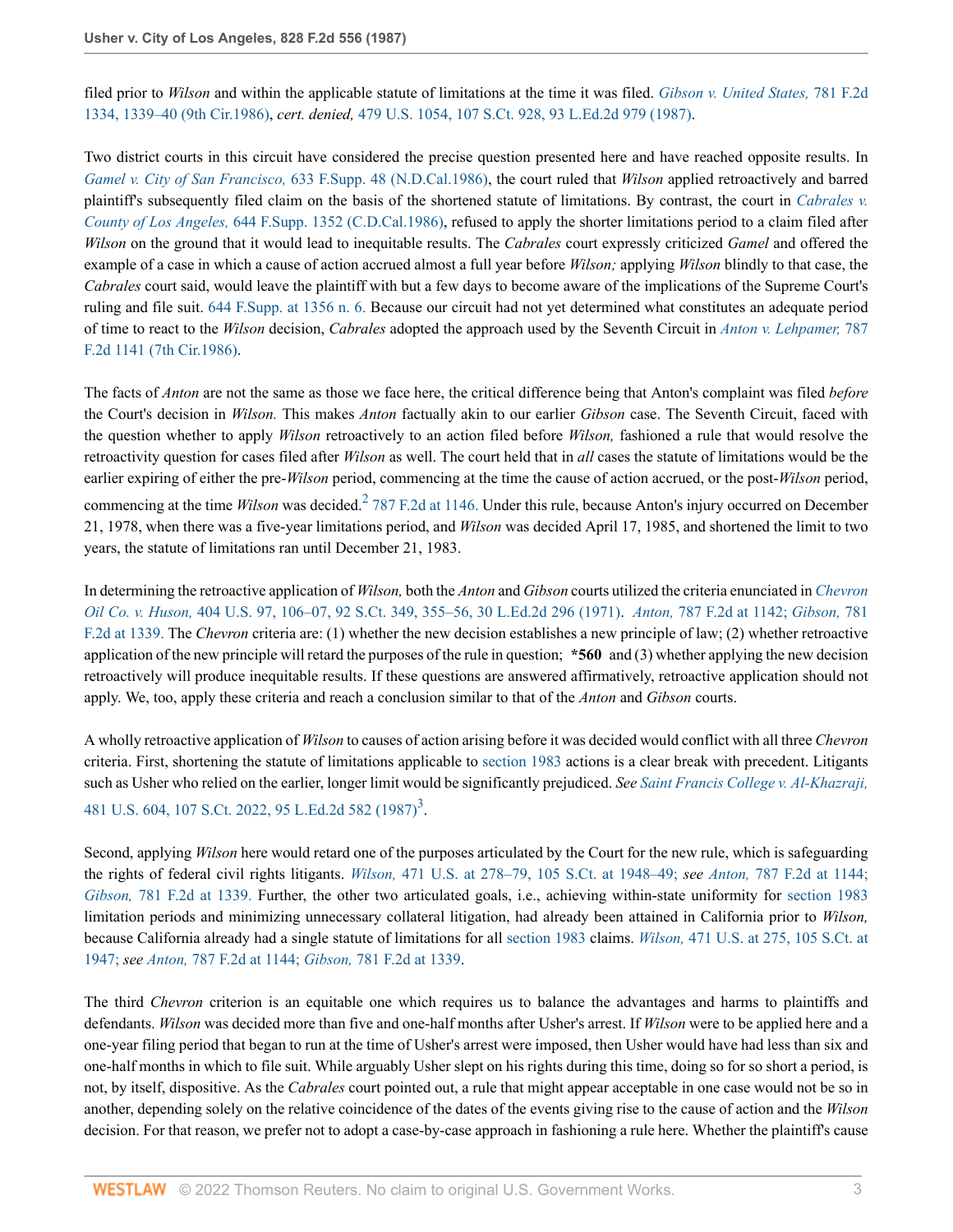arose one month or eleven months before *Wilson* is not critical; what is important is that we adopt a uniform rule, that can be applied easily to all situations, regardless of when the cause of action arose.

Further, in reviewing the third *Chevron* criterion, we must also examine whether the defendants are disadvantaged by denying them retroactive application. In *Parker v. Superior Court,* [175 Cal.App.3d 1082, 223 Cal.Rptr. 292 \(1985\),](http://www.westlaw.com/Link/Document/FullText?findType=Y&serNum=1986111031&pubNum=0000227&originatingDoc=Ifa0f037b953a11d9bdd1cfdd544ca3a4&refType=RP&originationContext=document&vr=3.0&rs=cblt1.0&transitionType=DocumentItem&contextData=(sc.UserEnteredCitation)) the court denied retroactive application of the new [section 1983](http://www.westlaw.com/Link/Document/FullText?findType=L&pubNum=1000546&cite=42USCAS1983&originatingDoc=Ifa0f037b953a11d9bdd1cfdd544ca3a4&refType=LQ&originationContext=document&vr=3.0&rs=cblt1.0&transitionType=DocumentItem&contextData=(sc.UserEnteredCitation)) statute of limitations, concluding that it would not unduly prejudice the defendants (again the Los Angeles police) because they had previously been put on notice that they were the objects of a lawsuit. *Id.* [at 1091, 223 Cal.Rptr. 292.](http://www.westlaw.com/Link/Document/FullText?findType=Y&serNum=1986111031&pubNum=0000227&originatingDoc=Ifa0f037b953a11d9bdd1cfdd544ca3a4&refType=RP&originationContext=document&vr=3.0&rs=cblt1.0&transitionType=DocumentItem&contextData=(sc.UserEnteredCitation)) Similarly, here, the defendants cannot claim that Usher's suit took them by surprise. The individual officers were already the subjects of a departmental investigation demanded by Usher shortly after his arrest, and a civil service hearing concerning the same facts had been held within one year of the arrest. The hearing was held by the municipal defendant. Consequently, here, as in *Gibson,* "defendants are not prejudiced by enforcing the limitations rule prevailing at the time of their alleged wrongful acts." [781 F.2d at 1339.](http://www.westlaw.com/Link/Document/FullText?findType=Y&serNum=1986105155&pubNum=350&originatingDoc=Ifa0f037b953a11d9bdd1cfdd544ca3a4&refType=RP&fi=co_pp_sp_350_1339&originationContext=document&vr=3.0&rs=cblt1.0&transitionType=DocumentItem&contextData=(sc.UserEnteredCitation)#co_pp_sp_350_1339) Thus, all three *Chevron* criteria weigh against blanket retroactive application of *Wilson.*

**\*561** Our adoption of the rule first enunciated by the Seventh Circuit is consistent with the *Chevron* criteria, and satisfies the *Wilson* Court's concern for safeguarding the rights of federal civil rights litigants while still providing individual state uniformity for [section 1983](http://www.westlaw.com/Link/Document/FullText?findType=L&pubNum=1000546&cite=42USCAS1983&originatingDoc=Ifa0f037b953a11d9bdd1cfdd544ca3a4&refType=LQ&originationContext=document&vr=3.0&rs=cblt1.0&transitionType=DocumentItem&contextData=(sc.UserEnteredCitation)) actions. Therefore, we hold that in states such as California, where the effect of *Wilson v. Garcia* is to shorten the limitation period for [42 U.S.C. § 1983](http://www.westlaw.com/Link/Document/FullText?findType=L&pubNum=1000546&cite=42USCAS1983&originatingDoc=Ifa0f037b953a11d9bdd1cfdd544ca3a4&refType=LQ&originationContext=document&vr=3.0&rs=cblt1.0&transitionType=DocumentItem&contextData=(sc.UserEnteredCitation)) actions, the limitation period for causes of action arising prior to *Wilson* shall be either (1) the pre-*Wilson* period, commencing at the time the cause of action arises, or (2) the post-*Wilson* period, commencing with the *Wilson* decision, whichever expires first. Thus, in California, the applicable statute of limitations is either three years from the time the cause of action arises or one year from *Wilson,* depending on which period expires first. In Usher's case, the latter occurred first. Since the complaint was filed less than a year after the date *Wilson* was decided, the action was timely.

# III. *The [Section 1985](http://www.westlaw.com/Link/Document/FullText?findType=L&pubNum=1000546&cite=42USCAS1985&originatingDoc=Ifa0f037b953a11d9bdd1cfdd544ca3a4&refType=LQ&originationContext=document&vr=3.0&rs=cblt1.0&transitionType=DocumentItem&contextData=(sc.UserEnteredCitation)) Conspiracy Claims*

<span id="page-3-0"></span>In his amended complaint, Usher also alleged causes of action under [42 U.S.C. § 1985\(2\)](http://www.westlaw.com/Link/Document/FullText?findType=L&pubNum=1000546&cite=42USCAS1985&originatingDoc=Ifa0f037b953a11d9bdd1cfdd544ca3a4&refType=RB&originationContext=document&vr=3.0&rs=cblt1.0&transitionType=DocumentItem&contextData=(sc.UserEnteredCitation)#co_pp_58730000872b1) and [\(3\)](http://www.westlaw.com/Link/Document/FullText?findType=L&pubNum=1000546&cite=42USCAS1985&originatingDoc=Ifa0f037b953a11d9bdd1cfdd544ca3a4&refType=RB&originationContext=document&vr=3.0&rs=cblt1.0&transitionType=DocumentItem&contextData=(sc.UserEnteredCitation)#co_pp_d08f0000f5f67) for a conspiracy to deprive him of the equal protection of the laws. Under the relevant clauses of these subsections,  $4$  a properly pleaded claim must include an allegation of racial or class-based animus. *Kush v. Rutledge,* [460 U.S. 719, 726, 103 S.Ct. 1483, 1487, 75 L.Ed.2d 413](http://www.westlaw.com/Link/Document/FullText?findType=Y&serNum=1983115735&pubNum=0000708&originatingDoc=Ifa0f037b953a11d9bdd1cfdd544ca3a4&refType=RP&fi=co_pp_sp_708_1487&originationContext=document&vr=3.0&rs=cblt1.0&transitionType=DocumentItem&contextData=(sc.UserEnteredCitation)#co_pp_sp_708_1487) [\(1983\)](http://www.westlaw.com/Link/Document/FullText?findType=Y&serNum=1983115735&pubNum=0000708&originatingDoc=Ifa0f037b953a11d9bdd1cfdd544ca3a4&refType=RP&fi=co_pp_sp_708_1487&originationContext=document&vr=3.0&rs=cblt1.0&transitionType=DocumentItem&contextData=(sc.UserEnteredCitation)#co_pp_sp_708_1487) (limiting holding of *Griffin v. Breckenridge,* [403 U.S. 88, 91 S.Ct. 1790, 29 L.Ed.2d 338 \(1971\)](http://www.westlaw.com/Link/Document/FullText?findType=Y&serNum=1971127089&pubNum=0000708&originatingDoc=Ifa0f037b953a11d9bdd1cfdd544ca3a4&refType=RP&originationContext=document&vr=3.0&rs=cblt1.0&transitionType=DocumentItem&contextData=(sc.UserEnteredCitation)), to first clause of [section](http://www.westlaw.com/Link/Document/FullText?findType=L&pubNum=1000546&cite=42USCAS1985&originatingDoc=Ifa0f037b953a11d9bdd1cfdd544ca3a4&refType=RB&originationContext=document&vr=3.0&rs=cblt1.0&transitionType=DocumentItem&contextData=(sc.UserEnteredCitation)#co_pp_d08f0000f5f67) [1985\(3\)\)](http://www.westlaw.com/Link/Document/FullText?findType=L&pubNum=1000546&cite=42USCAS1985&originatingDoc=Ifa0f037b953a11d9bdd1cfdd544ca3a4&refType=RB&originationContext=document&vr=3.0&rs=cblt1.0&transitionType=DocumentItem&contextData=(sc.UserEnteredCitation)#co_pp_d08f0000f5f67); *Bretz v. Kelman,* [773 F.2d 1026, 1030 \(9th Cir.1985\)](http://www.westlaw.com/Link/Document/FullText?findType=Y&serNum=1985149499&pubNum=0000350&originatingDoc=Ifa0f037b953a11d9bdd1cfdd544ca3a4&refType=RP&fi=co_pp_sp_350_1030&originationContext=document&vr=3.0&rs=cblt1.0&transitionType=DocumentItem&contextData=(sc.UserEnteredCitation)#co_pp_sp_350_1030) (en banc) (extending *Griffin* requirement to second clause of [section 1985\(2\)](http://www.westlaw.com/Link/Document/FullText?findType=L&pubNum=1000546&cite=42USCAS1985&originatingDoc=Ifa0f037b953a11d9bdd1cfdd544ca3a4&refType=RB&originationContext=document&vr=3.0&rs=cblt1.0&transitionType=DocumentItem&contextData=(sc.UserEnteredCitation)#co_pp_58730000872b1)). To establish racial or class-based animus, a plaintiff must show "invidiously discriminatory motivation ... behind the conspirators' action." *Griffin,* [403 U.S. at 102, 91 S.Ct. at 1798.](http://www.westlaw.com/Link/Document/FullText?findType=Y&serNum=1971127089&pubNum=708&originatingDoc=Ifa0f037b953a11d9bdd1cfdd544ca3a4&refType=RP&fi=co_pp_sp_708_1798&originationContext=document&vr=3.0&rs=cblt1.0&transitionType=DocumentItem&contextData=(sc.UserEnteredCitation)#co_pp_sp_708_1798) The district court held that Usher's complaint did not allege racial animus.

 On a motion to dismiss for failure to state a claim, the court must presume all factual allegations of the complaint to be true and draw all reasonable inferences in favor of the nonmoving party. *[Western Reserve Oil & Gas Co. v. New,](http://www.westlaw.com/Link/Document/FullText?findType=Y&serNum=1985136309&pubNum=0000350&originatingDoc=Ifa0f037b953a11d9bdd1cfdd544ca3a4&refType=RP&fi=co_pp_sp_350_1430&originationContext=document&vr=3.0&rs=cblt1.0&transitionType=DocumentItem&contextData=(sc.UserEnteredCitation)#co_pp_sp_350_1430)* 765 F.2d 1428, 1430 [\(9th Cir.1985\),](http://www.westlaw.com/Link/Document/FullText?findType=Y&serNum=1985136309&pubNum=0000350&originatingDoc=Ifa0f037b953a11d9bdd1cfdd544ca3a4&refType=RP&fi=co_pp_sp_350_1430&originationContext=document&vr=3.0&rs=cblt1.0&transitionType=DocumentItem&contextData=(sc.UserEnteredCitation)#co_pp_sp_350_1430) *cert. denied,* [474 U.S. 1056, 106 S.Ct. 795, 88 L.Ed.2d 773 \(1986\)](http://www.westlaw.com/Link/Document/FullText?findType=Y&serNum=1986205107&pubNum=0000708&originatingDoc=Ifa0f037b953a11d9bdd1cfdd544ca3a4&refType=RP&originationContext=document&vr=3.0&rs=cblt1.0&transitionType=DocumentItem&contextData=(sc.UserEnteredCitation)). On appeal, the court reviewing a grant of a motion to dismiss must also presume the truth of the allegations of the complaint. *Mark v. Groff,* [521 F.2d 1376, 1378 \(9th](http://www.westlaw.com/Link/Document/FullText?findType=Y&serNum=1975141921&pubNum=0000350&originatingDoc=Ifa0f037b953a11d9bdd1cfdd544ca3a4&refType=RP&fi=co_pp_sp_350_1378&originationContext=document&vr=3.0&rs=cblt1.0&transitionType=DocumentItem&contextData=(sc.UserEnteredCitation)#co_pp_sp_350_1378) [Cir.1975\)](http://www.westlaw.com/Link/Document/FullText?findType=Y&serNum=1975141921&pubNum=0000350&originatingDoc=Ifa0f037b953a11d9bdd1cfdd544ca3a4&refType=RP&fi=co_pp_sp_350_1378&originationContext=document&vr=3.0&rs=cblt1.0&transitionType=DocumentItem&contextData=(sc.UserEnteredCitation)#co_pp_sp_350_1378). The issue is not whether the plaintiff ultimately will prevail, but whether he is entitled to offer evidence to support his claim. *Scheuer v. Rhodes,* [416 U.S. 232, 236, 94 S.Ct. 1683, 1686, 40 L.Ed.2d 90 \(1974\).](http://www.westlaw.com/Link/Document/FullText?findType=Y&serNum=1974127164&pubNum=0000708&originatingDoc=Ifa0f037b953a11d9bdd1cfdd544ca3a4&refType=RP&fi=co_pp_sp_708_1686&originationContext=document&vr=3.0&rs=cblt1.0&transitionType=DocumentItem&contextData=(sc.UserEnteredCitation)#co_pp_sp_708_1686) The trial court may not grant a motion to dismiss for failure to state a claim "unless it appears beyond doubt that the plaintiff can prove no set of facts in support of his claim which would entitle him to relief." *Conley v. Gibson,* [355 U.S. 41, 45–46, 78 S.Ct. 99, 101–02, 2 L.Ed.2d 80 \(1957\).](http://www.westlaw.com/Link/Document/FullText?findType=Y&serNum=1957120403&pubNum=0000708&originatingDoc=Ifa0f037b953a11d9bdd1cfdd544ca3a4&refType=RP&fi=co_pp_sp_708_101&originationContext=document&vr=3.0&rs=cblt1.0&transitionType=DocumentItem&contextData=(sc.UserEnteredCitation)#co_pp_sp_708_101)

 Under this standard for dismissal of a complaint, the district court's holding was erroneous. Usher alleged that he was arrested without cause, held handcuffed for several hours and denied toilet privileges, and then prosecuted under contrived charges; he specifically alleged that in the course of his arrest he was called "nigger" and "coon." By pleading that racial slurs were directed against him, Usher has made an allegation of racial animus sufficient to survive a motion to dismiss under [Fed.R.Civ.P. 12\(b\)](http://www.westlaw.com/Link/Document/FullText?findType=L&pubNum=1000600&cite=USFRCPR12&originatingDoc=Ifa0f037b953a11d9bdd1cfdd544ca3a4&refType=RB&originationContext=document&vr=3.0&rs=cblt1.0&transitionType=DocumentItem&contextData=(sc.UserEnteredCitation)#co_pp_61d20000b6d76) [\(6\).](http://www.westlaw.com/Link/Document/FullText?findType=L&pubNum=1000600&cite=USFRCPR12&originatingDoc=Ifa0f037b953a11d9bdd1cfdd544ca3a4&refType=RB&originationContext=document&vr=3.0&rs=cblt1.0&transitionType=DocumentItem&contextData=(sc.UserEnteredCitation)#co_pp_61d20000b6d76) Therefore, Usher has adequately pleaded causes of action under [42 U.S.C. § 1985\(2\)](http://www.westlaw.com/Link/Document/FullText?findType=L&pubNum=1000546&cite=42USCAS1985&originatingDoc=Ifa0f037b953a11d9bdd1cfdd544ca3a4&refType=RB&originationContext=document&vr=3.0&rs=cblt1.0&transitionType=DocumentItem&contextData=(sc.UserEnteredCitation)#co_pp_58730000872b1) and [\(3\)](http://www.westlaw.com/Link/Document/FullText?findType=L&pubNum=1000546&cite=42USCAS1985&originatingDoc=Ifa0f037b953a11d9bdd1cfdd544ca3a4&refType=RB&originationContext=document&vr=3.0&rs=cblt1.0&transitionType=DocumentItem&contextData=(sc.UserEnteredCitation)#co_pp_d08f0000f5f67).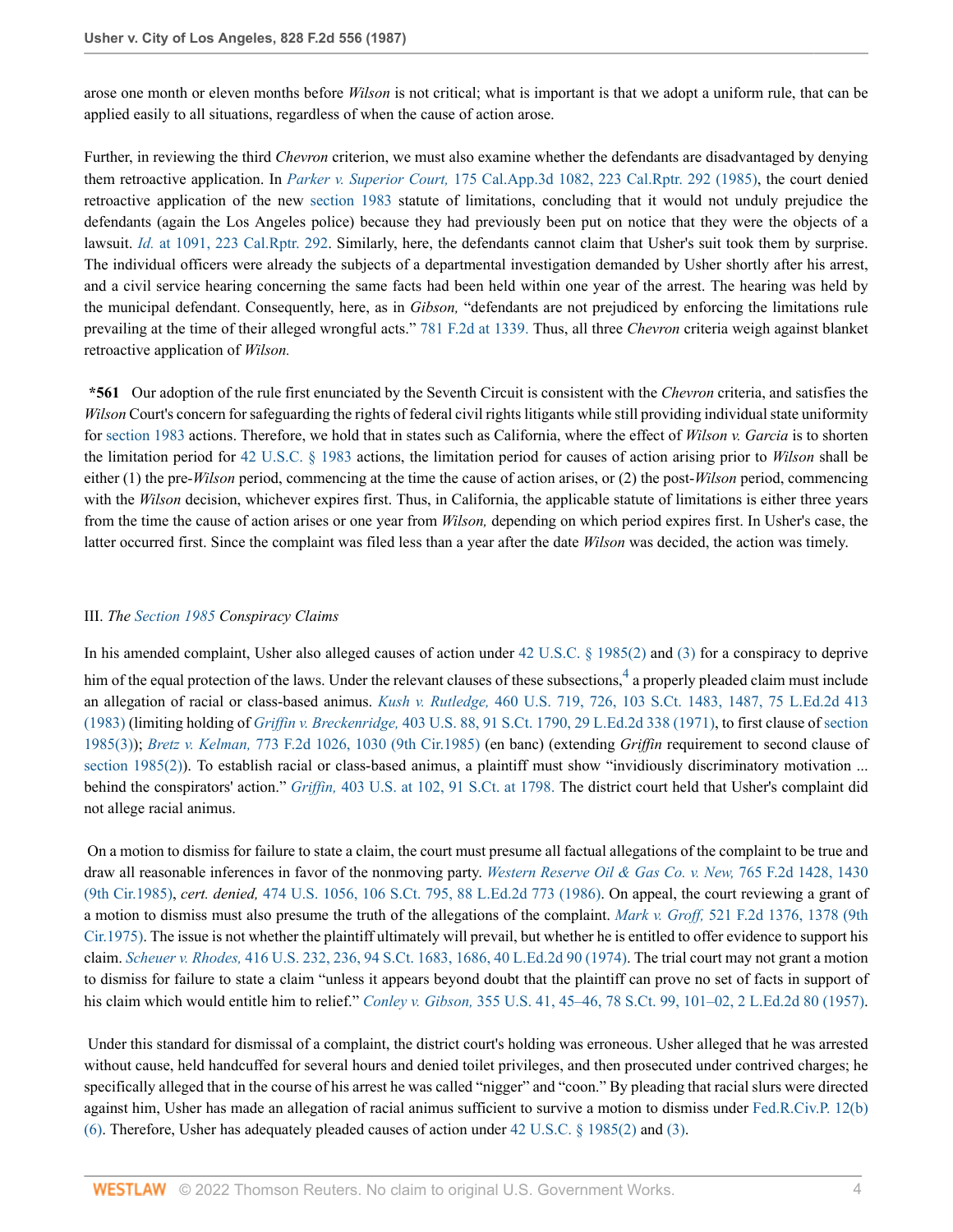### IV. *The [Section 1983](http://www.westlaw.com/Link/Document/FullText?findType=L&pubNum=1000546&cite=42USCAS1983&originatingDoc=Ifa0f037b953a11d9bdd1cfdd544ca3a4&refType=LQ&originationContext=document&vr=3.0&rs=cblt1.0&transitionType=DocumentItem&contextData=(sc.UserEnteredCitation)) Malicious Prosecution Claim*

 In this circuit, the general rule is that a claim of malicious prosecution is not cognizable under [42 U.S.C. § 1983](http://www.westlaw.com/Link/Document/FullText?findType=L&pubNum=1000546&cite=42USCAS1983&originatingDoc=Ifa0f037b953a11d9bdd1cfdd544ca3a4&refType=LQ&originationContext=document&vr=3.0&rs=cblt1.0&transitionType=DocumentItem&contextData=(sc.UserEnteredCitation)) if process is available within the state judicial system to provide a remedy. *Bretz v. Kelman,* **\*562** [773 F.2d 1026, 1031 \(9th Cir.1985\)](http://www.westlaw.com/Link/Document/FullText?findType=Y&serNum=1985149499&pubNum=0000350&originatingDoc=Ifa0f037b953a11d9bdd1cfdd544ca3a4&refType=RP&fi=co_pp_sp_350_1031&originationContext=document&vr=3.0&rs=cblt1.0&transitionType=DocumentItem&contextData=(sc.UserEnteredCitation)#co_pp_sp_350_1031) (en banc); *Cline v. Brusett,* [661 F.2d 108, 112 \(9th Cir.1981\)](http://www.westlaw.com/Link/Document/FullText?findType=Y&serNum=1981144382&pubNum=0000350&originatingDoc=Ifa0f037b953a11d9bdd1cfdd544ca3a4&refType=RP&fi=co_pp_sp_350_112&originationContext=document&vr=3.0&rs=cblt1.0&transitionType=DocumentItem&contextData=(sc.UserEnteredCitation)#co_pp_sp_350_112). However, "an exception exists to the general rule when a malicious prosecution is conducted with the intent to deprive a person of equal protection of the laws or is otherwise intended to subject a person to a denial of constitutional rights." *Bretz,* [773 F.2d at 1031;](http://www.westlaw.com/Link/Document/FullText?findType=Y&serNum=1985149499&pubNum=350&originatingDoc=Ifa0f037b953a11d9bdd1cfdd544ca3a4&refType=RP&fi=co_pp_sp_350_1031&originationContext=document&vr=3.0&rs=cblt1.0&transitionType=DocumentItem&contextData=(sc.UserEnteredCitation)#co_pp_sp_350_1031) *Cline,* [661 F.2d at 112.](http://www.westlaw.com/Link/Document/FullText?findType=Y&serNum=1981144382&pubNum=350&originatingDoc=Ifa0f037b953a11d9bdd1cfdd544ca3a4&refType=RP&fi=co_pp_sp_350_112&originationContext=document&vr=3.0&rs=cblt1.0&transitionType=DocumentItem&contextData=(sc.UserEnteredCitation)#co_pp_sp_350_112) In California, the elements of malicious prosecution are (1) the initiation of criminal prosecution, (2) malicious motivation, and (3) lack of probable cause. *Singleton v. Perry,* [45 Cal.2d 489, 494, 289 P.2d 794 \(1955\);](http://www.westlaw.com/Link/Document/FullText?findType=Y&serNum=1955113769&pubNum=0000661&originatingDoc=Ifa0f037b953a11d9bdd1cfdd544ca3a4&refType=RP&originationContext=document&vr=3.0&rs=cblt1.0&transitionType=DocumentItem&contextData=(sc.UserEnteredCitation)) *see* 4 B. Witkin, *[Summary of California Law,](http://www.westlaw.com/Link/Document/FullText?findType=Y&serNum=0305871629&pubNum=0155638&originatingDoc=Ifa0f037b953a11d9bdd1cfdd544ca3a4&refType=TS&originationContext=document&vr=3.0&rs=cblt1.0&transitionType=DocumentItem&contextData=(sc.UserEnteredCitation))* Torts §§ 242, [245](http://www.westlaw.com/Link/Document/FullText?findType=Y&serNum=0305871636&pubNum=0155638&originatingDoc=Ifa0f037b953a11d9bdd1cfdd544ca3a4&refType=TS&originationContext=document&vr=3.0&rs=cblt1.0&transitionType=DocumentItem&contextData=(sc.UserEnteredCitation))[–53](http://www.westlaw.com/Link/Document/FullText?findType=Y&serNum=0305871175&pubNum=0155638&originatingDoc=Ifa0f037b953a11d9bdd1cfdd544ca3a4&refType=TS&originationContext=document&vr=3.0&rs=cblt1.0&transitionType=DocumentItem&contextData=(sc.UserEnteredCitation)) [\(8th ed. 1974\)](http://www.westlaw.com/Link/Document/FullText?findType=Y&serNum=0305871175&pubNum=0155638&originatingDoc=Ifa0f037b953a11d9bdd1cfdd544ca3a4&refType=TS&originationContext=document&vr=3.0&rs=cblt1.0&transitionType=DocumentItem&contextData=(sc.UserEnteredCitation)).

 In his complaint, Usher alleged that the defendants illegally arrested him, contrived charges to justify the arrest, submitted false police reports and initiated his criminal prosecution in bad faith. Further, Usher contends that the police officers called him "nigger" and "coon"—references which, as we have noted, are sufficient to demonstrate racial animus—and that they acted pursuant to official policy, practice or custom. The criminal proceeding against Usher was terminated in his favor, by a dismissal for lack of evidence. Read liberally as they must be, Usher's pleadings fairly bring his common law tort claim of malicious prosecution within the scope of [section 1983,](http://www.westlaw.com/Link/Document/FullText?findType=L&pubNum=1000546&cite=42USCAS1983&originatingDoc=Ifa0f037b953a11d9bdd1cfdd544ca3a4&refType=LQ&originationContext=document&vr=3.0&rs=cblt1.0&transitionType=DocumentItem&contextData=(sc.UserEnteredCitation)) under the exception for a malicious prosecution intended to deprive a person of the equal protection of the laws.

#### V. *Conclusion*

Where a cause of action under [42 U.S.C. § 1983](http://www.westlaw.com/Link/Document/FullText?findType=L&pubNum=1000546&cite=42USCAS1983&originatingDoc=Ifa0f037b953a11d9bdd1cfdd544ca3a4&refType=LQ&originationContext=document&vr=3.0&rs=cblt1.0&transitionType=DocumentItem&contextData=(sc.UserEnteredCitation)) arises prior to *Wilson v. Garcia,* and the effect of *Wilson* is to shorten the statute of limitations for that claim, the applicable statute of limitations is either (1) the pre-*Wilson* period, commencing at the time the cause of action arises, or (2) the post-*Wilson* period, commencing with the *Wilson* decision, whichever expires first. For Usher, whose [section 1983](http://www.westlaw.com/Link/Document/FullText?findType=L&pubNum=1000546&cite=42USCAS1983&originatingDoc=Ifa0f037b953a11d9bdd1cfdd544ca3a4&refType=LQ&originationContext=document&vr=3.0&rs=cblt1.0&transitionType=DocumentItem&contextData=(sc.UserEnteredCitation)) claim is controlled by California's statutes of limitation, his complaint was timely because it was filed within one year of April 17, 1985, the date of *Wilson.* We also hold that Usher's complaint adequately pleaded causes of action under [42 U.S.C. § 1985\(2\)](http://www.westlaw.com/Link/Document/FullText?findType=L&pubNum=1000546&cite=42USCAS1985&originatingDoc=Ifa0f037b953a11d9bdd1cfdd544ca3a4&refType=RB&originationContext=document&vr=3.0&rs=cblt1.0&transitionType=DocumentItem&contextData=(sc.UserEnteredCitation)#co_pp_58730000872b1) and [\(3\)](http://www.westlaw.com/Link/Document/FullText?findType=L&pubNum=1000546&cite=42USCAS1985&originatingDoc=Ifa0f037b953a11d9bdd1cfdd544ca3a4&refType=RB&originationContext=document&vr=3.0&rs=cblt1.0&transitionType=DocumentItem&contextData=(sc.UserEnteredCitation)#co_pp_d08f0000f5f67), and for malicious prosecution under [42 U.S.C. § 1983.](http://www.westlaw.com/Link/Document/FullText?findType=L&pubNum=1000546&cite=42USCAS1983&originatingDoc=Ifa0f037b953a11d9bdd1cfdd544ca3a4&refType=LQ&originationContext=document&vr=3.0&rs=cblt1.0&transitionType=DocumentItem&contextData=(sc.UserEnteredCitation))

#### REVERSED and REMANDED.

### **All Citations**

828 F.2d 556

#### Footnotes

- <span id="page-4-0"></span>[1](#page-1-0) The facts we recite here are those alleged by Usher. The defendants deny Usher's version of the facts. For purposes of reviewing on appeal the dismissal of a complaint, we must accept as true the plaintiff's allegations of fact. *[Western Reserve Oil & Gas Co. v. New,](http://www.westlaw.com/Link/Document/FullText?findType=Y&serNum=1985136309&pubNum=0000350&originatingDoc=Ifa0f037b953a11d9bdd1cfdd544ca3a4&refType=RP&fi=co_pp_sp_350_1430&originationContext=document&vr=3.0&rs=cblt1.0&transitionType=DocumentItem&contextData=(sc.UserEnteredCitation)#co_pp_sp_350_1430)* [765 F.2d 1428, 1430 \(9th Cir.1985\),](http://www.westlaw.com/Link/Document/FullText?findType=Y&serNum=1985136309&pubNum=0000350&originatingDoc=Ifa0f037b953a11d9bdd1cfdd544ca3a4&refType=RP&fi=co_pp_sp_350_1430&originationContext=document&vr=3.0&rs=cblt1.0&transitionType=DocumentItem&contextData=(sc.UserEnteredCitation)#co_pp_sp_350_1430) *cert. denied,* [474 U.S. 1056, 106 S.Ct. 795, 88 L.Ed.2d 773 \(1986\).](http://www.westlaw.com/Link/Document/FullText?findType=Y&serNum=1986205107&pubNum=0000708&originatingDoc=Ifa0f037b953a11d9bdd1cfdd544ca3a4&refType=RP&originationContext=document&vr=3.0&rs=cblt1.0&transitionType=DocumentItem&contextData=(sc.UserEnteredCitation)) In so doing, we express no view as to the validity of Usher's statement of the factual background of this case.
- <span id="page-4-1"></span>[2](#page-2-0) Actually, the *Anton* court stated that the statute of limitations would be the "shorter" of these two periods. Clearly, by that term the court intended to select whichever of the two periods expires first—which depends both on the length and the starting point of the period—and not whichever of the two periods is shorter in length.
- <span id="page-4-2"></span>[3](#page-2-1) The Supreme Court has twice ruled on whether *Wilson* should be applied retroactively, in *[Goodman v. Lukens Steel Co.,](http://www.westlaw.com/Link/Document/FullText?findType=Y&serNum=1987076780&pubNum=0000708&originatingDoc=Ifa0f037b953a11d9bdd1cfdd544ca3a4&refType=RP&originationContext=document&vr=3.0&rs=cblt1.0&transitionType=DocumentItem&contextData=(sc.UserEnteredCitation))* 482 U.S. [656, 107 S.Ct. 2617, 96 L.Ed.2d 572 \(1987\)](http://www.westlaw.com/Link/Document/FullText?findType=Y&serNum=1987076780&pubNum=0000708&originatingDoc=Ifa0f037b953a11d9bdd1cfdd544ca3a4&refType=RP&originationContext=document&vr=3.0&rs=cblt1.0&transitionType=DocumentItem&contextData=(sc.UserEnteredCitation)), and *Saint Francis College v. Al-Khazraji,* [––– U.S. ––––, 107 S.Ct. 2022, 95 L.Ed.2d](http://www.westlaw.com/Link/Document/FullText?findType=Y&serNum=1987062389&pubNum=0000708&originatingDoc=Ifa0f037b953a11d9bdd1cfdd544ca3a4&refType=RP&originationContext=document&vr=3.0&rs=cblt1.0&transitionType=DocumentItem&contextData=(sc.UserEnteredCitation)) [582 \(1987\)](http://www.westlaw.com/Link/Document/FullText?findType=Y&serNum=1987062389&pubNum=0000708&originatingDoc=Ifa0f037b953a11d9bdd1cfdd544ca3a4&refType=RP&originationContext=document&vr=3.0&rs=cblt1.0&transitionType=DocumentItem&contextData=(sc.UserEnteredCitation)). In both cases, the Court applied the *Chevron* test. In *Goodman,* the petitioners contended that the decision overruled clear circuit precedent. The Court disagreed. [107 S.Ct. at 2621.](http://www.westlaw.com/Link/Document/FullText?findType=Y&serNum=1987076780&pubNum=708&originatingDoc=Ifa0f037b953a11d9bdd1cfdd544ca3a4&refType=RP&fi=co_pp_sp_708_2621&originationContext=document&vr=3.0&rs=cblt1.0&transitionType=DocumentItem&contextData=(sc.UserEnteredCitation)#co_pp_sp_708_2621) In *Saint Francis College,* the Court refused to apply *Wilson* retroactively,